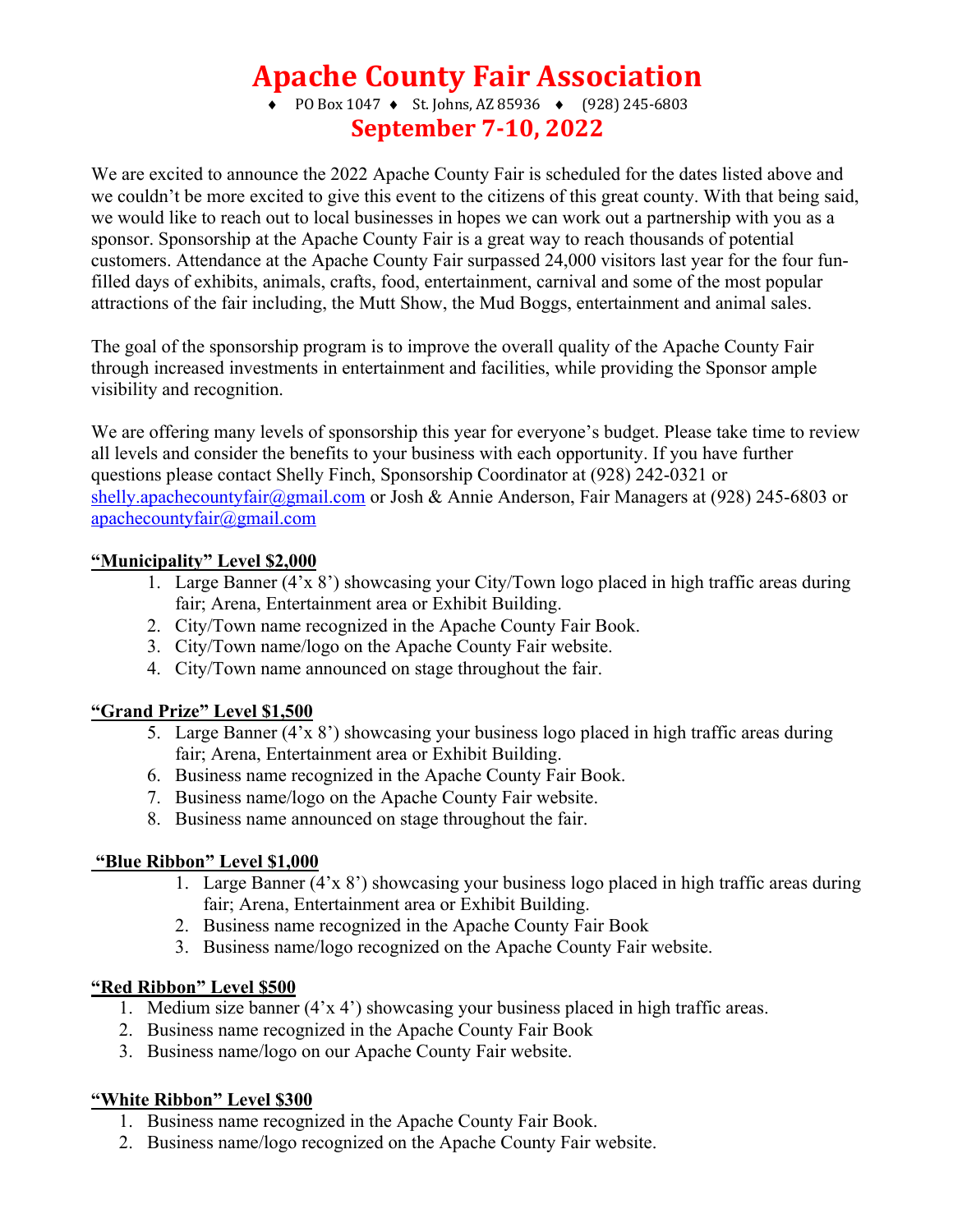# **Apache County Fair Association**

• PO Box 1047 • St. Johns, AZ 85936 • (928) 245-6803 **September 7-10, 2022**

## **Event Sponsorships**

There are many different events taking place at the Apache County Fair. Event Sponsorships provides an opportunity to sponsor a specific event adding to the success and the quality of the experience. Some of the options are:

### **Mud Boggs \$350**

The Mud Boggs are fun for every one of all ages and gets better and better each year! Everyone who attends loves the big trucks, loud engines and a lot of mud. Your Medium sized banner will be hung where all the cheering fans will see your business name!

### **Ranch Rodeo \$350**

This will be the fourth year the Fair will be hosting the Ranch Rodeo. Last year was a great success with a big turnout! It was a fun time for everyone. Your medium sized banner will be hung in the arena with your business name on it supporting the Rodeo!

### **Entertainment \$350**

We strive each year to bring quality entertainment to the Fair for the whole family to enjoy. Your business sponsorship will help in improving the stage and surrounding area for people to enjoy the great entertainment we bring in. Your business name will be on a medium sized banner in the Entertainment area.

### **Livestock \$350**

A large part of the enjoyment at the County Fair are the animals. Your business sponsorship in this area will help in keeping the Arena and Poultry area clean and maintained for both the animals and visitors to the Fair. Your business will have a medium sized banner hung in the livestock area.

We appreciate you taking the time to see how both your business and the Apache County Fair can benefit from your sponsorship. Working together we can make great things happen at the Apache County Fair!

Thank you for your support,

Josh and Annie Anderson Shelly Finch Apache County Fair Managers Sponsorship Coordinator (928) 245-6803 (928) 242-0321

apachecountyfair@gmail.com shelly.apachecountyfair@gmail.com